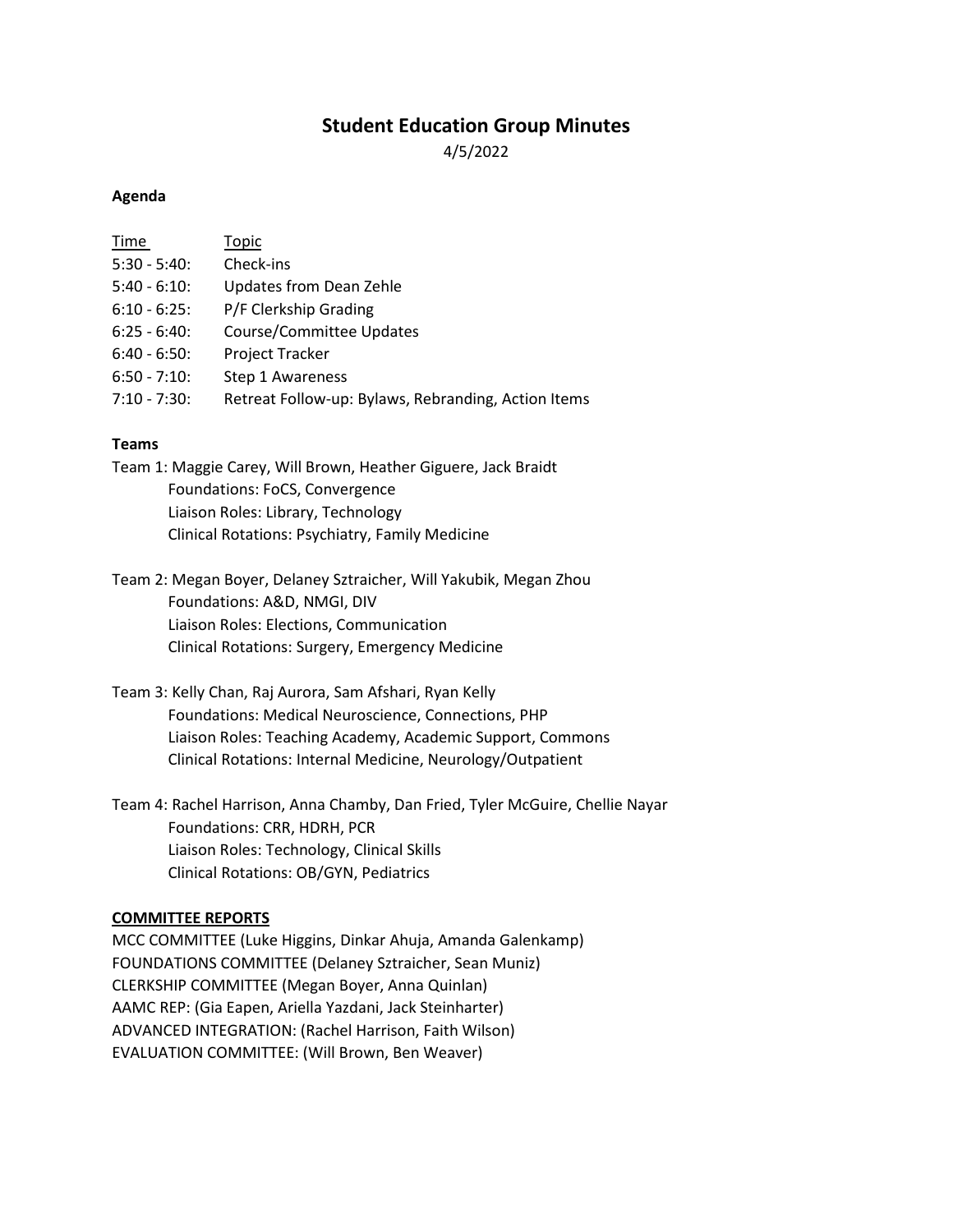### **Attendance:**

| <b>Last Name</b> | <b>First Name</b> | <b>Title</b>                                | <b>Present/Absent</b> |
|------------------|-------------------|---------------------------------------------|-----------------------|
| Afshari          | Sam               |                                             | P                     |
| Aurora           | Raj               |                                             | $\mathsf{P}$          |
| Boyer            | Megan             | Chairperson, Clerkship committee member     | P                     |
| <b>Braidt</b>    | Jack              |                                             | P                     |
| <b>Brown</b>     | Will              | <b>Evaluation Committee</b>                 |                       |
| Chamby           | Anna              | Vice Chair                                  | P                     |
| Chan             | Kelly             |                                             |                       |
| Carey            | Maggie            |                                             | $\mathsf{P}$          |
| Fried            | Dan               |                                             |                       |
| Giguere          | Heather           |                                             | P                     |
| Harrison         | Rachel            | Advanced Integration Committee Member       | $\mathsf{P}$          |
| Kelly            | Ryan              |                                             | $\mathsf{P}$          |
| Loo              | Ying              |                                             | P                     |
| <b>McGuire</b>   | Tyler             |                                             | P                     |
| Nayar            | Chellam           |                                             | $\mathsf{P}$          |
| O'Connor         | Julia             | <b>Staff Advisor</b>                        | P                     |
| Sztraicher       | Delaney           | <b>Foundations Committee Member</b>         |                       |
| Yakubik          | Will              |                                             | P                     |
| Zehle            | Christa           |                                             | P                     |
| Zhou             | Megan             |                                             | P                     |
| <b>Guests</b>    |                   |                                             |                       |
| Higgins          | Luke              | MCC Representative (co2022)                 | P                     |
| Ahuja            | <b>Dinkar</b>     | MCC Representative (co2023)                 |                       |
| Galenkamp        | Amanda            | MCC Representative (co2024)                 |                       |
| Muniz            | Sean              | <b>Foundations Committee Representative</b> |                       |
| Quinlan          | Anna              | Clerkship Committee Representative          |                       |
| Wilson           | Faith             | Advanced Integration Representative         |                       |
| Weaver           | Ben               | <b>Evaluation Committee Representative</b>  |                       |
|                  |                   |                                             |                       |
|                  |                   |                                             |                       |
|                  |                   |                                             |                       |
|                  |                   |                                             |                       |

**Minutes**

• **Check-ins**

o Congrats to Sam A., our new Vice Chair!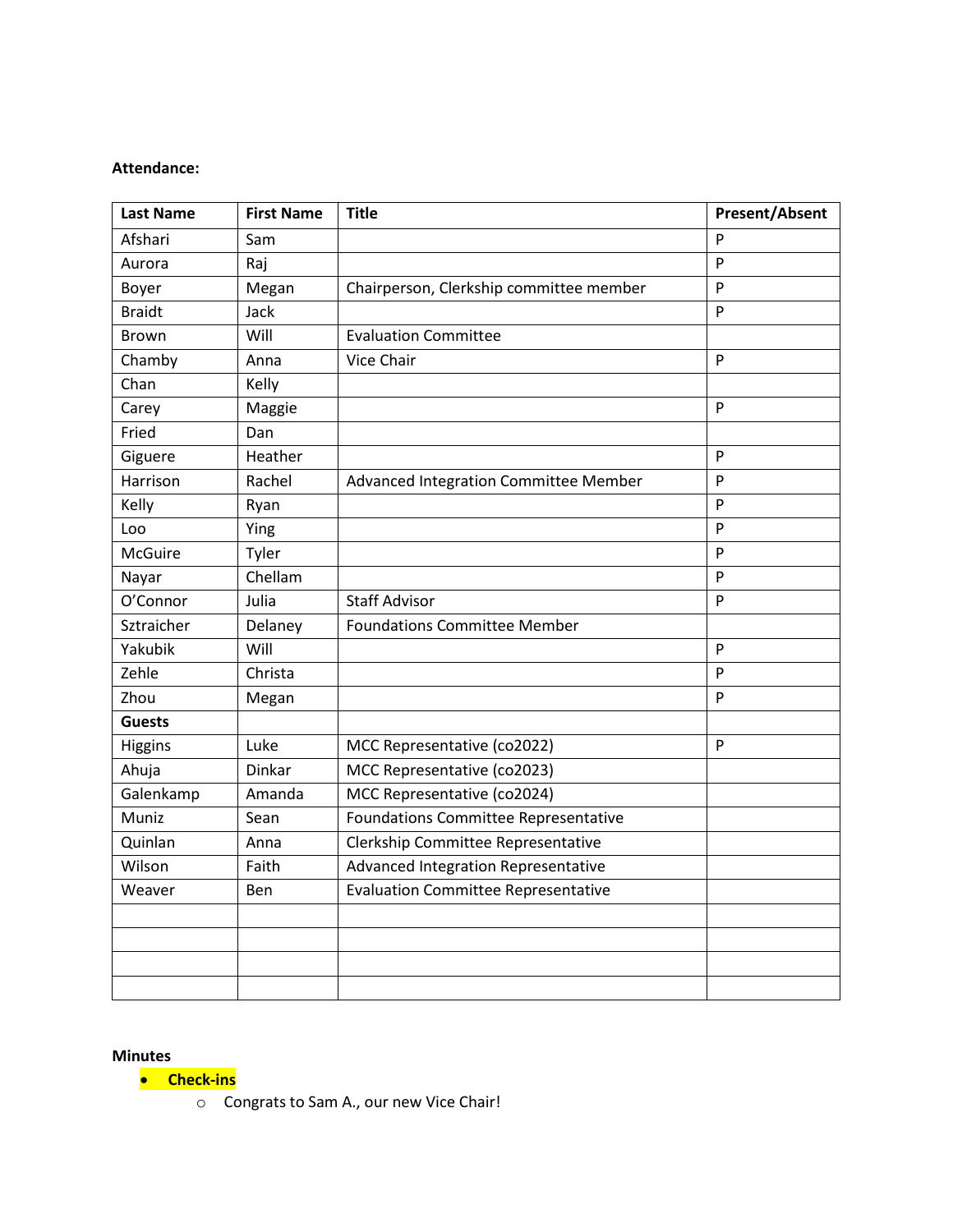- o Formal committee member elections starting this week
- o Thoughts on hybrid meetings and food at meetings:
	- People feel good about having food; good incentive to be here in-person
	- Will keep the online option for those who really cannot make it in-person
	- **Reminder**: SEG members are excused from clinical responsibilities for meetings
- o **CQI looking for new member from SEG**
	- CQI is an 8 person committee that goes through LCME standards, flags points of interest/areas of improvement
	- Position length
		- Longer than 1 year would be preferred, but CQI can accommodate a 1 year commitment
	- **Interested parties please contact Raj A.**

## • **Updates from Dean Zehle**

- $\circ$  Recruitment for open positions has been slow, time-intensive but moving forward
	- **Associate Dean of Students, Associate Dean for Admissions final stages of recruitment**
	- Plans to recruit for a Director of Social Medicine, Director of Advanced Integration
- o Co2024 starting clinical rotations!
- o Co2025 Spring break around the corner!
- o Co2022: Congrats on matching!
	- **Can SEG encourage co2022 to complete graduation questionnaire?**
	- Need a 90% response rate to make questionnaire meaningful + LCME will review it
- o Questions for Dean Zehle
	- Do you have insight into making more Match data available to track trends? Can we survey students on Match results?
		- **Match data is provided to M4s during Prep for Practice course**
			- o Question of whether that data would be useful for M1-M3s
				- There is some concern about inducing unnecessary anxiety
			- o **LCOM cannot survey students about their rank order list per NMRP that information needs to be provided voluntarily**
			- o LCOM looks at the Match data holistically, not just NRMP data (includes military match, ophthalmology, urology, etc.)
				- UVM's own data for 2022 was 94.1% match rate
				- NRMP data for 2022 (US MD seniors) 92.9%
		- **Residency Director Panel**
			- o Stirred up anxiety for students who attended, especially regarding P/F clerkship grading
			- o Important to remember that this info reflected only the perspective of the select panelists involved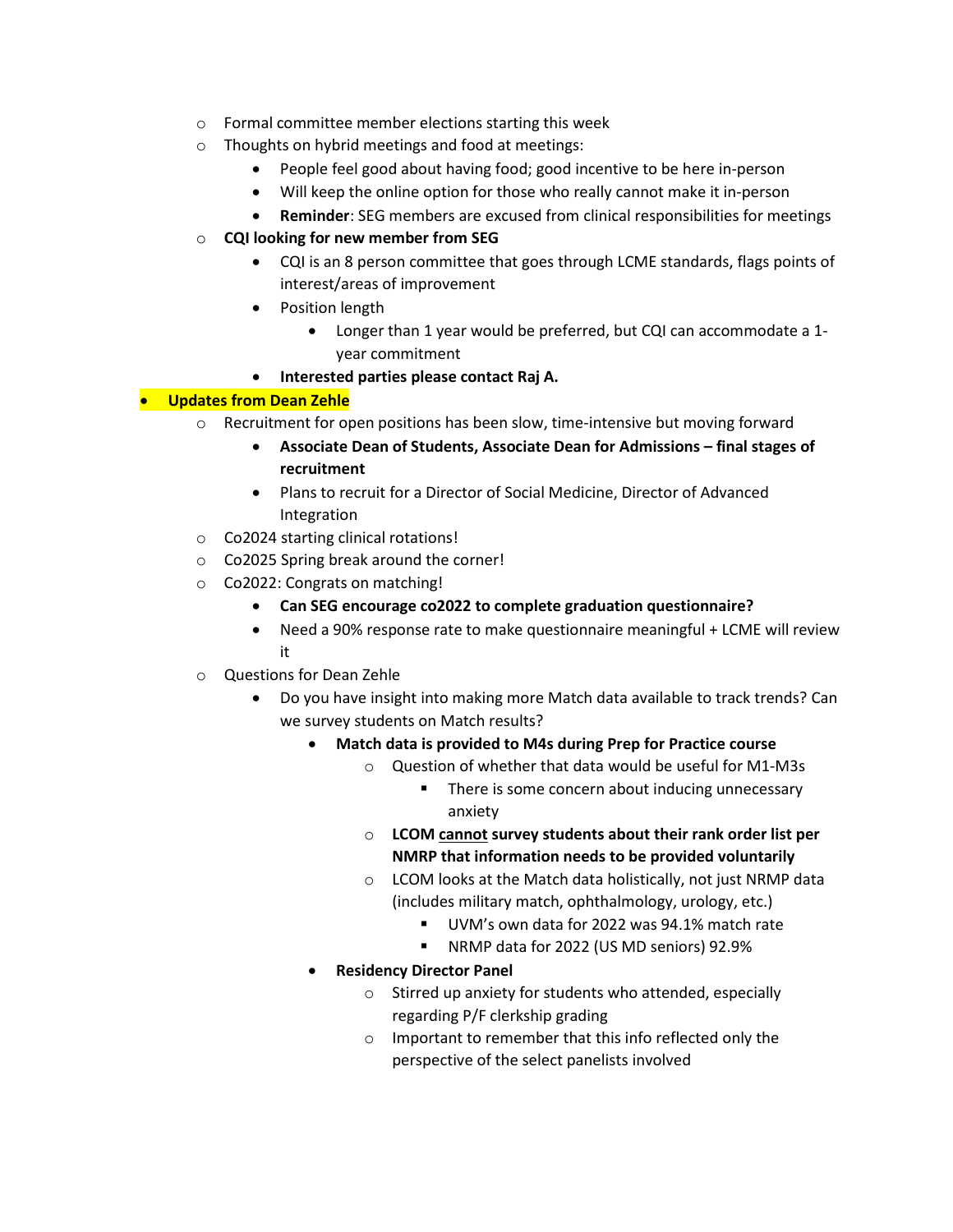- Webinar format did not include a panelist from OME and therefore, did not offer Administration the opportunity to reassure students & ease anxiety
- o The decision to maintain P/F clerkship grading was a yearlong discussion with input from many parties
	- Was surprising, on behalf of administration, to hear the Residency Directors views as they were invited to provide input prior to the MCC decision
	- Like all decisions, this is not a static decision, and the repercussions will be monitored & assessed
- **It could be valuable to share info about Match with SEG, as our classmates look to us as a source of information**
	- Informing students when NRMP data becomes available might be beneficial
		- o Dean Zehle can potentially record the presentation and release it to SEG
	- Could have PCR 3 session on NRMP data as well
- **There are significant disparities between advising available for different specialties, will there be any standardization?**
	- There have been focus groups for this issue
	- LCOM is trying to create pathways to better guide students to their specialty of interest
		- $\circ$  Ex. EM created suggestions for 4<sup>th</sup> year regarding helpful acting internships and electives for  $4<sup>th</sup>$  year
		- o LCOM is pushing for that to be standard across all specialties
- **Is there info about how many medical schools use P/F clerkship grading?**
	- To preface: this is a discussion that schools are having and LCOM is not alone in this switch…
	- Data available through the AAMC[: https://www.aamc.org/data](https://nam02.safelinks.protection.outlook.com/?url=https%3A%2F%2Fwww.aamc.org%2Fdata-reports%2Fcurriculum-reports%2Finteractive-data%2Fgrading-systems-used-medical-school-programs&data=04%7C01%7Cjohn.braidt%40med.uvm.edu%7C47ae37df480f4974353808da17521907%7Ced03ff7aba9f420480a6b226316c919d%7C0%7C0%7C637847938625607558%7CUnknown%7CTWFpbGZsb3d8eyJWIjoiMC4wLjAwMDAiLCJQIjoiV2luMzIiLCJBTiI6Ik1haWwiLCJXVCI6Mn0%3D%7C3000&sdata=FJeNEP22EU2NBqoiqMOMdNNXlyB7xRH9%2FnhZ%2BDcEehI%3D&reserved=0)[reports/curriculum-reports/interactive-data/grading-systems-used](https://nam02.safelinks.protection.outlook.com/?url=https%3A%2F%2Fwww.aamc.org%2Fdata-reports%2Fcurriculum-reports%2Finteractive-data%2Fgrading-systems-used-medical-school-programs&data=04%7C01%7Cjohn.braidt%40med.uvm.edu%7C47ae37df480f4974353808da17521907%7Ced03ff7aba9f420480a6b226316c919d%7C0%7C0%7C637847938625607558%7CUnknown%7CTWFpbGZsb3d8eyJWIjoiMC4wLjAwMDAiLCJQIjoiV2luMzIiLCJBTiI6Ik1haWwiLCJXVCI6Mn0%3D%7C3000&sdata=FJeNEP22EU2NBqoiqMOMdNNXlyB7xRH9%2FnhZ%2BDcEehI%3D&reserved=0)[medical-school-programs](https://nam02.safelinks.protection.outlook.com/?url=https%3A%2F%2Fwww.aamc.org%2Fdata-reports%2Fcurriculum-reports%2Finteractive-data%2Fgrading-systems-used-medical-school-programs&data=04%7C01%7Cjohn.braidt%40med.uvm.edu%7C47ae37df480f4974353808da17521907%7Ced03ff7aba9f420480a6b226316c919d%7C0%7C0%7C637847938625607558%7CUnknown%7CTWFpbGZsb3d8eyJWIjoiMC4wLjAwMDAiLCJQIjoiV2luMzIiLCJBTiI6Ik1haWwiLCJXVCI6Mn0%3D%7C3000&sdata=FJeNEP22EU2NBqoiqMOMdNNXlyB7xRH9%2FnhZ%2BDcEehI%3D&reserved=0)

# • **P/F clerkship grading (see Residency Directors Panel above for more context)**

- $\circ$  Students have expressed anxiety over not being considered for residency spots based on having a P/F grading system
- o Concerns about students not being able to distinguish themselves vs. concerns about the equity and inherent bias of the H/P/F system of the grading
- $\circ$  Another point of stress is that while 2022 matched well, that is not necessarily indicative of how future classes will do
- o **Pointing students toward national trends of adopting P/F system, NRMP data, etc. could be helpful**
- o **There needs to be more oversight of these panels to ensure that a balanced perspective is provided and better communication with students about the P/F system + its implications**
	- SEG can talk to OSR to see how we can help facilitate these goals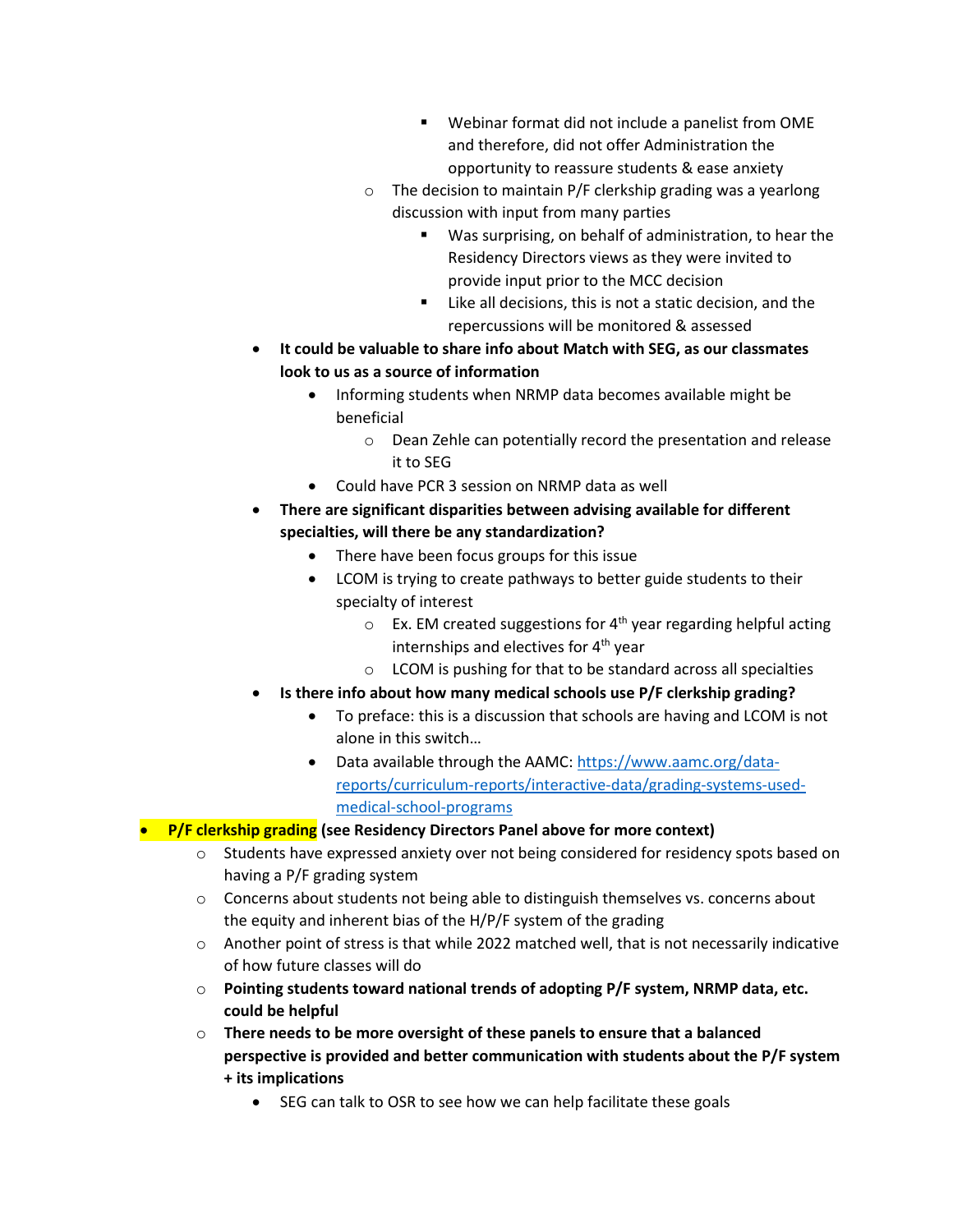$\circ$  Co2025 should feel free to reach out to upper classmates with questions, concerns, etc.

## • **Course/Committee Updates**

- o MCC updates
	- Reviewed DIV
		- Talked about challenges in maintaining preceptors
		- Discussed finding preceptors in CVPH to fill current gaps
			- o And the provision of ferry voucher, if this is possible
		- Has there been any discussion about paying preceptors to improve retention?
			- o Yes, but no definitive decision has been made
				- Family Medicine is piloting a preceptor compensation model for Clerkships this year (March 2022-March 2023)
			- o For context, other schools (e.g. Dartmouth) pay preceptors which takes some sites away from LCOM
			- o Paying preceptors could help with retention as taking on a student has inherent burdens which preceptors are not currently incentivized to take on
	- IM Bootcamp has been approved
- o Advanced Integration
	- Discussion about implementing QARs for required Advanced Integration courses
	- SEG could potentially help with that
	- **Dr. Chichoskikelly is offering tutorial on their systematic method for reviewing feedback should any SEG members be interested**
- o Clerkship, Eval and Foundation Committees no updates

## • **Project Tracker**

- o Student Feedback Forms
	- Forms are now available on VIC portal that students can access anytime and SEG can see in real time
	- Started 1 week into NMGI, not a huge amount of use as of yet
	- Intent to use for all future Foundations courses
	- **Could merge this with Heather G's feedback tracker**
	- **Can we modify the form to include calendar dates for prework in particular?**
- o RQ surveys
	- Issues with ensuring feedback anonymity & how to best collect meaningful data
	- **Instead work on making Student Feedback Forms more visible and getting more traffic**
		- **These forms could also be an alternative to QAR presentations**
- o EPIC training from M4s
	- A LOT of red tape:
		- Protecting PHI, logistics of putting together complete patient charts with all the useful info
	- **Will investigate the Epic-PLY as potential platform**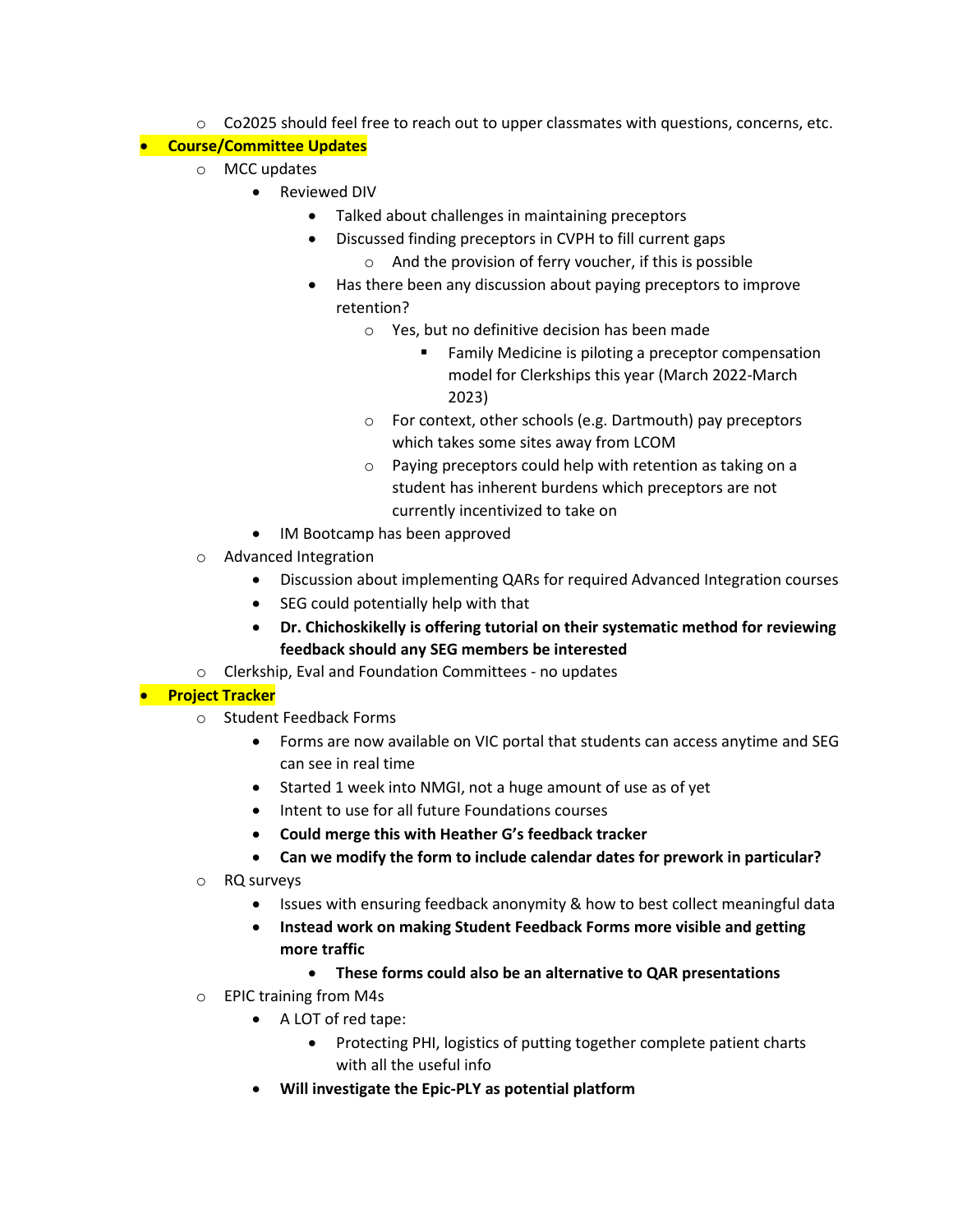- o 3rd year clerkship guide
	- Not many have looked at the distributed info yet, though anecdotally it has been received as helpful
	- **Will work on making students more aware of the resource**
	- **Plan to share the guide(s) for students to add to during their clerkships**
		- SEG would then review the information provided and publish the finished guide

## • **Step 1 Visibility & Awareness**

- o General sense that the importance of Step 1 was downplayed to the co2024
	- Of note, a significant number have pushed back Step exam date for feeling under prepared
	- This is a trend that is being seen nationally as well
- o **It would be valuable to provide students more info about Step starting from 1st year and following up each year**
	- **SEG will compile ideas about what info to share and when**
	- Per Dr. Rosen, he and Dr. Moynihan plan to present to first year students earlier than in the past.

## • **Retreat Follow-up: Bylaws, Rebranding, Action Items**

- o Bylaws
	- **Vote to adopt new bylaws: passed**
	- Next steps:
		- Upload bylaws to Commons and put link in WeeklyWire for LCOM community comments
		- If no comment for 2 weeks, bylaws will be considered adopted
- o Action Items
	- SEG involvement with MCC
		- Sam A., Meg B, and Anna C. to meet with Dean Zehle to discuss a student position in MCC and what that would look like (questions like: will they be a voting member?)
	- Moving SEGs spot in the Orientation line-up (same time as StuCo)
	- Publishing SEG
		- Meg B. sent message to AAMC to get a count on similar organizations at other schools
	- SEG involvement in QARs
		- Will start by organizing a team for this project
	- Template for Committee minutes
		- Rachel H. to take this project on
- o Rebranding SEG
	- **Members to bold favorites in the Google Doc by Friday 4/8**
	- These options will be sent out in a poll

**Action Items:**